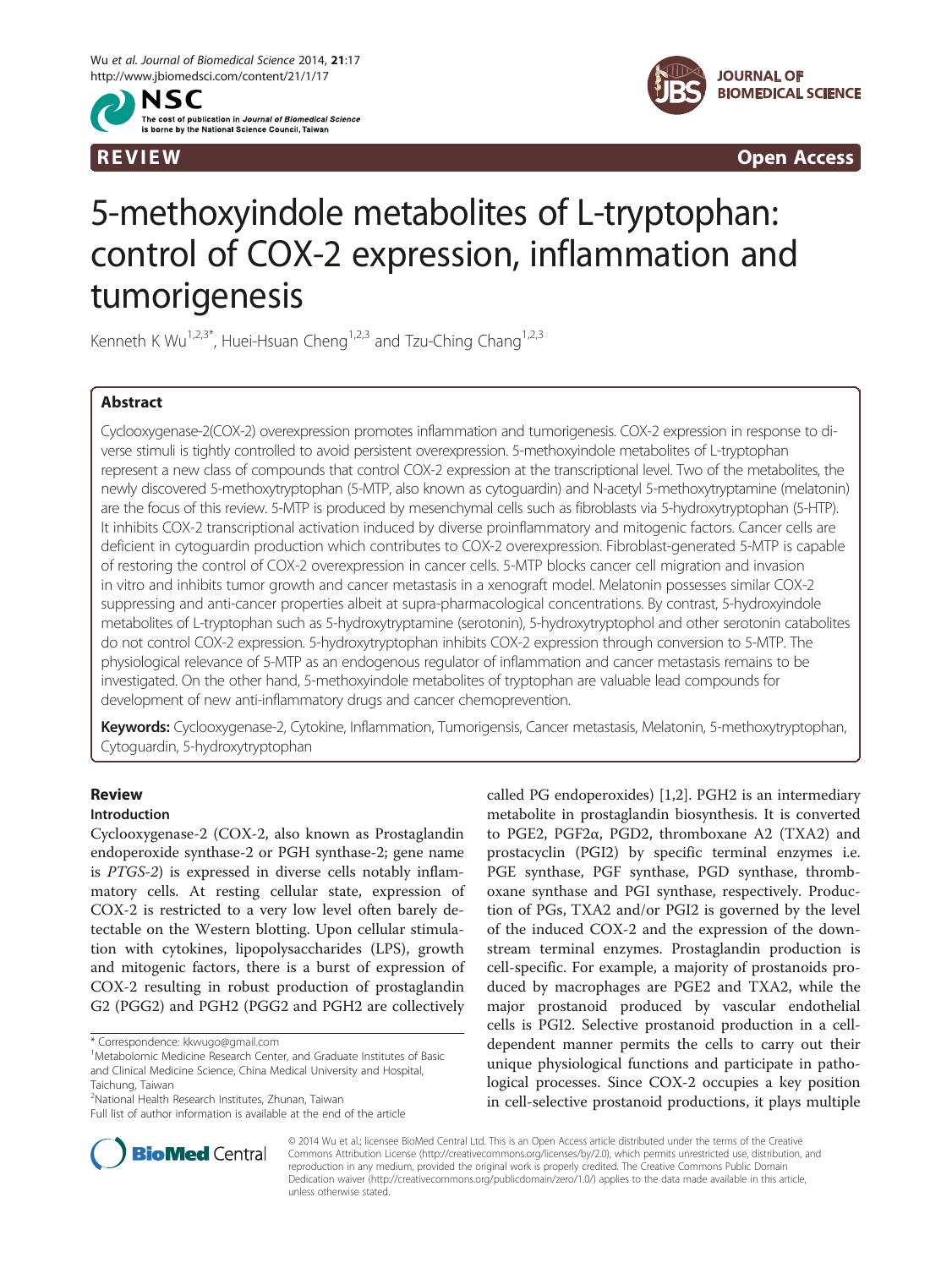physiological roles including vascular protection and reproduction, and mediates a number of important pathological conditions, notably inflammation and tumorigenesis. Persistent overexpression of COX-2 is of particular importance in mediating inflammatory tissue damages and cancer growth and metastasis. Persistent COX-2 overexpression is due to continuous and/or repeated stimulation of COX-2 expression in inflammatory cells by showers of proinflammatory cytokines or endotoxins. It could also be due to deregulation of COX-2 expression in cancer cells.

# Persistent stimulation of COX-2 expression in inflammatory cells

Macrophages are at the front line of tissue inflammation. In response to stimulation by immune mediators, endotoxins and cytokines, they express abundant COX-2 and generate PGE2 and TXA2 [[3](#page-6-0)]. Tissue fibroblasts are also important inflammatory cells. At resting state, fibroblasts function as a supporter of tissue integrity. They lay down connective tissues and provide cellular support for tissues. However, upon tissues injuries, they migrate to the injured sites where they change to a proinflammatory phenotype [[4\]](#page-6-0). In response to exogenous stimuli, they express robust COX-2 and generate abundant PGE2 to mediate tissue inflammation [\[5,6](#page-6-0)].

Proinflammatory mediators stimulate COX-2 transcription in diverse cell types such as macrophages, fibroblasts and endothelial cells by a common mechanism. Upon stimulation by LPS, IL-1β, TNFα or PMA, human fibroblasts exhibit enhanced binding of NF-κB (p65/p50), C/EBPβ, AP-1 and CREB-2/ATF2 concurrently to their respective cognitive sites on COX-2 promoter/enhancer region within 500-bp from the transcription start sites [\[7](#page-6-0)-[9\]](#page-6-0). Furthermore, p300 binding to the enhancer sites is correspondingly increased [\[10,11](#page-6-0)]. Proinflammatory mediators stimulate P300 histone acetyltransferase (HAT) activity which in turn augments transactivators binding by acetylation of chromatin histone and the transactivators (p65, C-Jun, C/EBPβ and CREB-2)[[12](#page-6-0)]. Prolonged continuous and/or repeated stimulation by exogenous insults has been shown to result in persistent overexpression of COX-2 and excessive production of proinflammatory prostaglandins in fibroblasts, macrophages or endothelial cells. COX-2 overexpression is considered to play a major role in human inflammatory disorders such as rheumatoid arthritis and degenerative joint diseases as evidenced by effective control of joint inflammation by selective COX-2 inhibitors [[13,14\]](#page-6-0).

# Deregulation of COX-2 expression in cancer cells

There is ample evidence that COX-2 is constitutively overexpressed in cancer cells [\[15](#page-7-0)]. Malignant tumors are skillful in recruiting inflammatory, immune and vascular cells to create an inflammatory microenvironment, where proinflammatory cytokines released by macrophages, fibroblasts and endothelial cells stimulate cancer COX-2 expression. Furthermore, cancer cells produce growth factors to stimulate COX-2 expression in the inflammatory and stromal cells within the tumor microenvironment [[16](#page-7-0)]. The positive regulatory loop leads to persistent COX-2 overexpression not only in cancer cells but also in the microenvironmental stromal and inflammatory cells. This results in robust production of PGE2 and other prostanoids which promote cancer growth and metastasis.

It was demonstrated that COX-2 overexpression alters cell phenotypes, which are characterized by reduced response to apoptotic signals, increased cellular migratory activity and through production of matrix metalloproteinases (MMPs), increased cell invasiveness [\[17,18](#page-7-0)]. Thus, COX-2 overexpression in cancer cells and cancer microenvironment represents a major force for tumor growth and cancer metastasis. The causal role of COX-2 overexpression in tumorigenesis is supported by strong clinical and experimental evidence. Selective smallmolecule inhibitors of COX-2 catalytic activity (coxibs), prevent growth of carcinogen-induced cancer in experimental animals or cancer induced by genetic modification [\[19-21](#page-7-0)].

The exact mechanism by which COX-2 is constitutively overexpressed in cancer cells is not entirely clear. There are suggestions that aberrant Wnt/β-catenin signaling due to mutation of APC (adenomatous polyposis coli), β-catenin, or glycogen synthase Kinase 3 (GSK3) may be a common mechanism by which COX-2 expression is enhanced in gastrointestinal cancers, notably colorectal cancer [\[22-25](#page-7-0)]. Under physiological conditions in normal cells, β-catenin is sequestered and degraded in a destruction complex composed of APC, GSK-3, axin and casein kinase 2(CK2). Loss of function and mutation of APC in colorectal cancer or GSK-3 in gastric cancer disrupts the function of the destruction complex and liberates β-catenin. β-catenin enters nucleus where it forms a complex with Tcf(T cell factor), binds to the promoter region and activates the transcription of a number of genes important in cell growth, and tumorigenesis. It was reported that β-catenin/Tcf binds to the promoter region of COX-2 and enhances COX-2 expression [\[26](#page-7-0)]. Other signaling and transcriptional pathways are likely to be dysregulated in different cancers. Further investigations are necessary to discern the dysregulated mechanism for each type of cancer.

COX-2 in cancer cells and the microenvironmental stromal cells catalyze the formation of several prostanoids among which PGE2 is considered to be the most important in promoting cancer cell growth and metastasis [[27\]](#page-7-0). PGE2 is pleiotropic and promotes cancer cell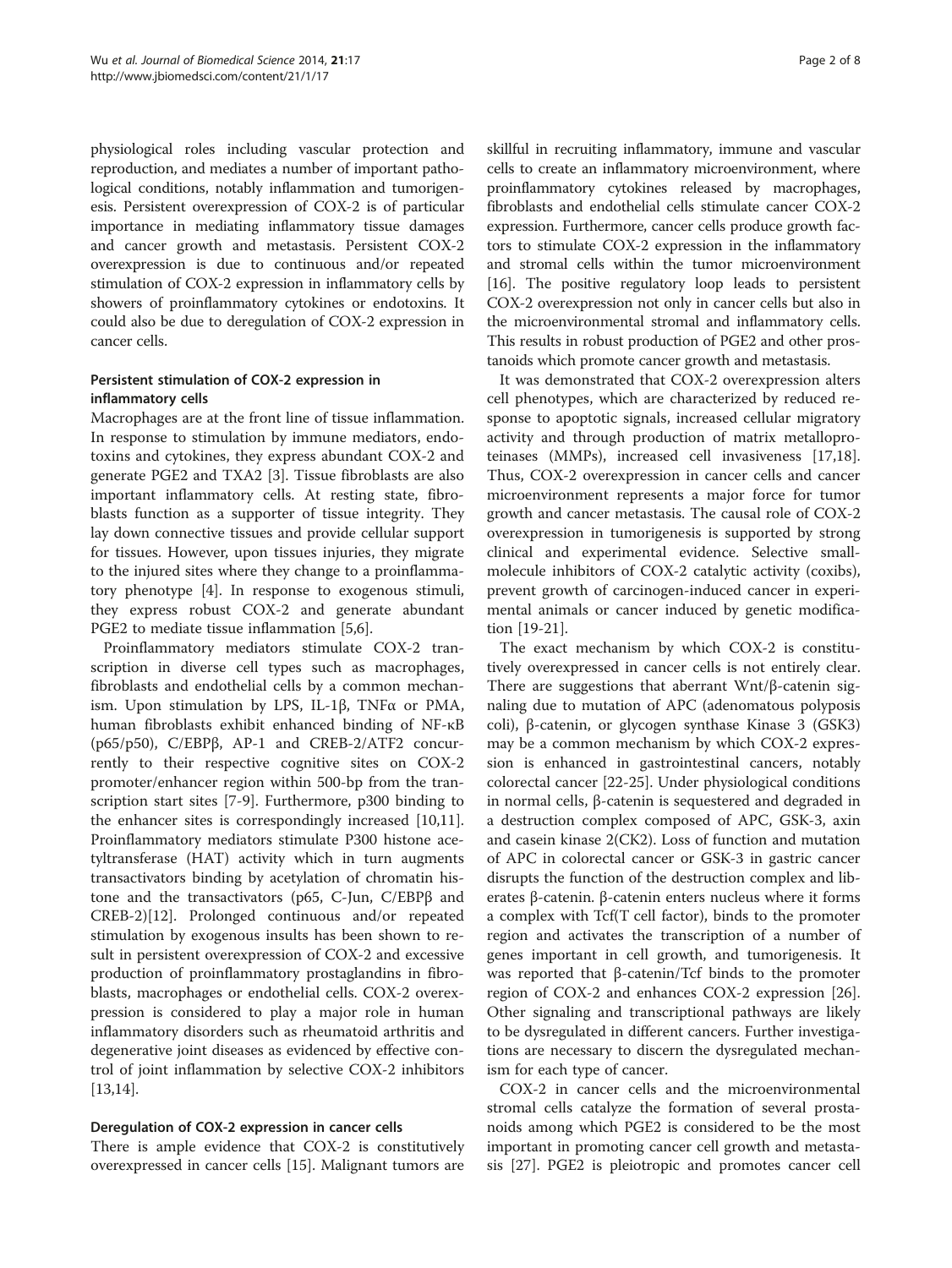proliferation and tumor growth by several mechanisms [[28,29\]](#page-7-0). A key signaling pathway via which PGE2 induces cancer growth is Wnt/β-catenin pathway [\[30,31\]](#page-7-0). PGE2 binds to EP2 receptor and induces dissociation of Gs into βγ and α subunits. Gs βγ subunit activates PI-3 K/Akt. Akt inhibits GSK-3β resulting in release of β-catenin from the APC-GSK-3β-axincomplex. Under hypoxic conditions, β-catenin complexes with hypoxia inducing factor 1 (HIF-1) which drives the expression of vascular endothelial growth factor (VEGF) to enhance angiogenesis. The  $\alpha$  subunit interacts with axin of the APC-GSK-3β-axin complex which triggers release of β-catenin, further enhancing the expression of proliferative and angiogenic genes. Gsβγ subunit also activates Ras/Raf/Mek/Erk pathway resulting in enhanced expression of Bcl-2, conferring resistance to apoptosis.

PGE2 stimulates cancer cell migration and invasion by inducing cancer cell cytoskeletal reorganization, production of MMPs and epithelial-mesenchymal transition (EMT) [\[32-35](#page-7-0)]. The actions of PGE2 on cell proliferation, resistance to apoptosis, migration and invasion contribute to the effect of COX-2 overexpression on cancer cells. It may be concluded that through PGE2 productions, COX-2 overexpression plays a critical role in promoting cancer growth and metastasis.

# Control of COX-2 expression by 5-methoxytryptophan

For a long time it has been a curious question whether COX-2 expression under inflammatory challenge is protected by endogenous factors. Hence, we were intrigued when we serendipitously identified COX-2 suppressing activity in the conditioned medium (CM) of cultured human foreskin fibroblasts, Hs68 [[36](#page-7-0)]. Chemical analysis of semi-purified fractions of CM revealed that the COX-2 suppressing activities reside in the small molecule fraction (Mr < 500 daltons). NMR analysis suggested presence of indoles in the active molecular fraction. The COX-2 suppressing activity in the CM fraction was named cytoguardin [[36\]](#page-7-0).

The chemical nature of cytoguardin was recently identified by comparative metabolomics. Based on the observations that cancer cells do not release detectable cytoguardin activity in the conditioned medium, metabolomic profiles of purified fraction of fibroblasts CM vs that of A549 lung cancer cell CM were obtained by ultrahigh performance liquid chromatography (UPLC) coupled to quadruple time of flight  $(Q$  Tof) mass spectrometry(MS). Analysis of the spectra of chromatography and mass spectrometry reveals striking differences. The fibroblast CM contains several m/z peaks which are barely detectable in A549 CM [\[37\]](#page-7-0). Two major peaks, m/z 276.1 and m/z 262.1 were selected for more detailed analysis. Through chemical database search and biochemical deductions, m/z 262.1 was determined to be a

known compound, i.e. 5-hydroxytryptophan (5-HTP). 5-HTP is a key intermediate metabolite of serotonin biosynthesis and melatonin biosynthesis. In neuronal cells, L-tryptophan is converted to 5-HTP by tryptophan hydroxylase-2 (TPH-2) and 5-HTP is converted to 5-hydroxytryptamine (serotonin, 5-HT), by aromatic amino acid decarboxylase [[38\]](#page-7-0). In pineal cells, 5-hydroxtryptamine is further converted to N-acetyl-5-HT by arylal kylamine N-acetyltransferase (AA-NAT) and N-acetyl-5-HT is converted to melatonin (N-acetyl-5-methoxytryptamine) by hydroxyindole-O-methyltransferase (HIOMT) [[39](#page-7-0)] (Figure 1). Interestingly, addition of 5-HTP to fibroblasts enhanced COX-2 suppressing activity and increased the m/z 276.1 peak suggesting that 5-HTP is converted to m/z 276.1. On the chemical database, one of the candidate molecules for m/z 276.1 is 5-methoxytryptophan (5-MTP). As little is known about 5-MTP production by mammalian cells, 5-MTP production by fibroblasts must be validated. Analysis of fibroblast CM by 5-MTP specific enzyme immunoassay confirmed the presence of abundant 5-MTP. By contrast, 5-MTP in A549 CM was barely detectable and not significantly different from that in serum-containing culture medium. Importantly, addition of 5-HTP to Hs68

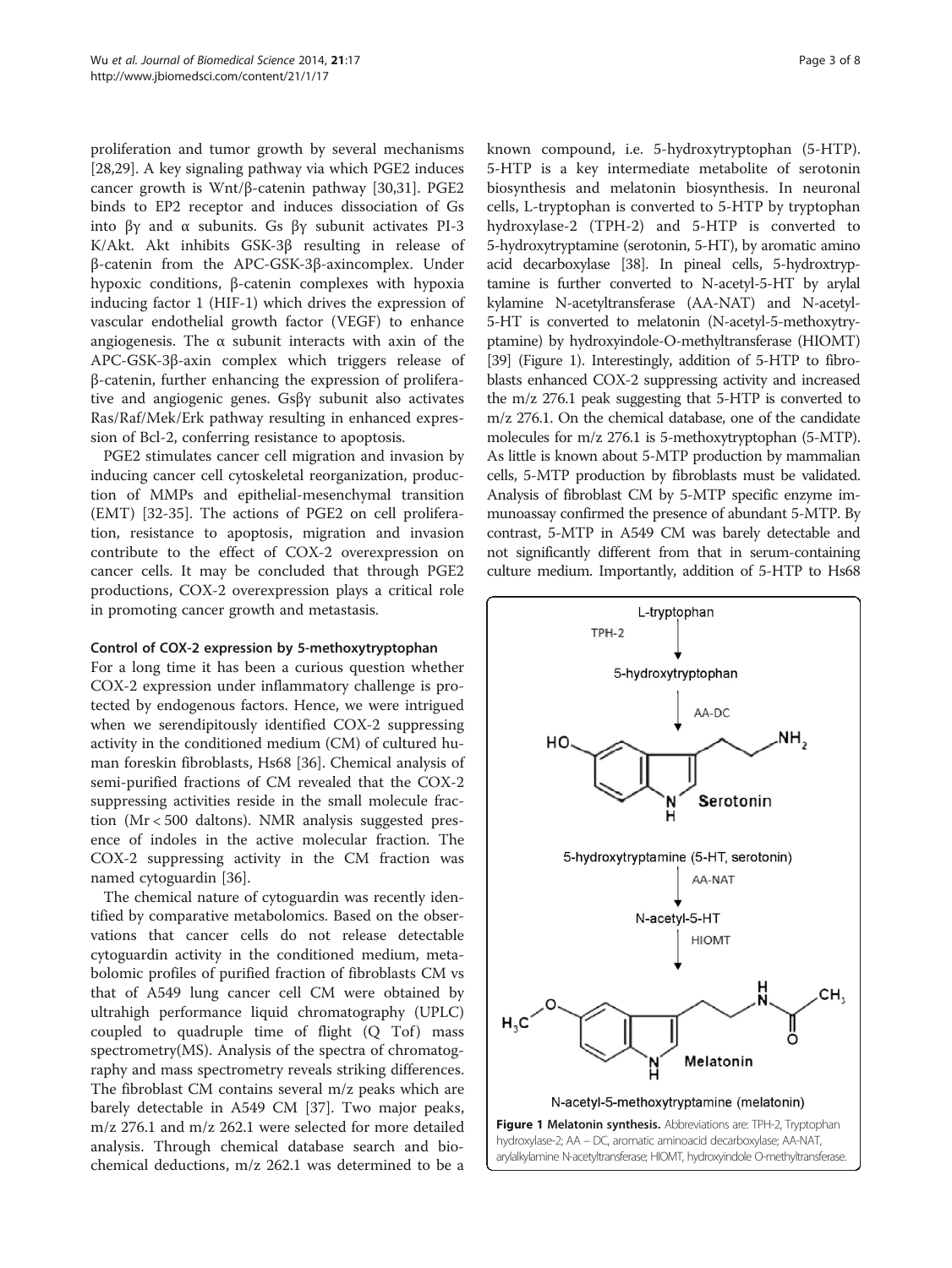fibroblasts resulted in elevation of 5-MTP level in CM [\[37](#page-7-0)]. On the other hand, 5-HTP did not boost 5-MTP in cancer cells.

Since 5-MTP is structurally similar to melatonin, it was reasoned that 5-MTP could be converted from 5-HTP by HIOMT. This notion was supported by the expression of HIOMT proteins in Hs68 cells. Importantly, silencing of HIOMT with selective siRNA resulted in aborted 5-MTP in the CM and abrogation of COX-2 suppression [\[37](#page-7-0)]. Hs68 fibroblasts express TPH-1 isoform and silencing of TPH-1 with siRNA also abolished 5-MTP production and COX-2 suppression. Addition of 5-HTP rescued 5-MTP production and COX-2 suppression. Taken together, these results demonstrate that fibroblasts possess functional TPH-1 and HIOMT enzymes to synthesize 5-MTP which is released to extracellular milieu to act as an autacoid to control COX-2 expression. A tentative 5-MTP synthetic pathway is illustrated in Figure 2.

# Cytoguardin restores cancer cell COX-2 suppressing activity

Constitutive COX-2 overexpression in cancer-cells is attributed to uncontrolled transcriptional activation by

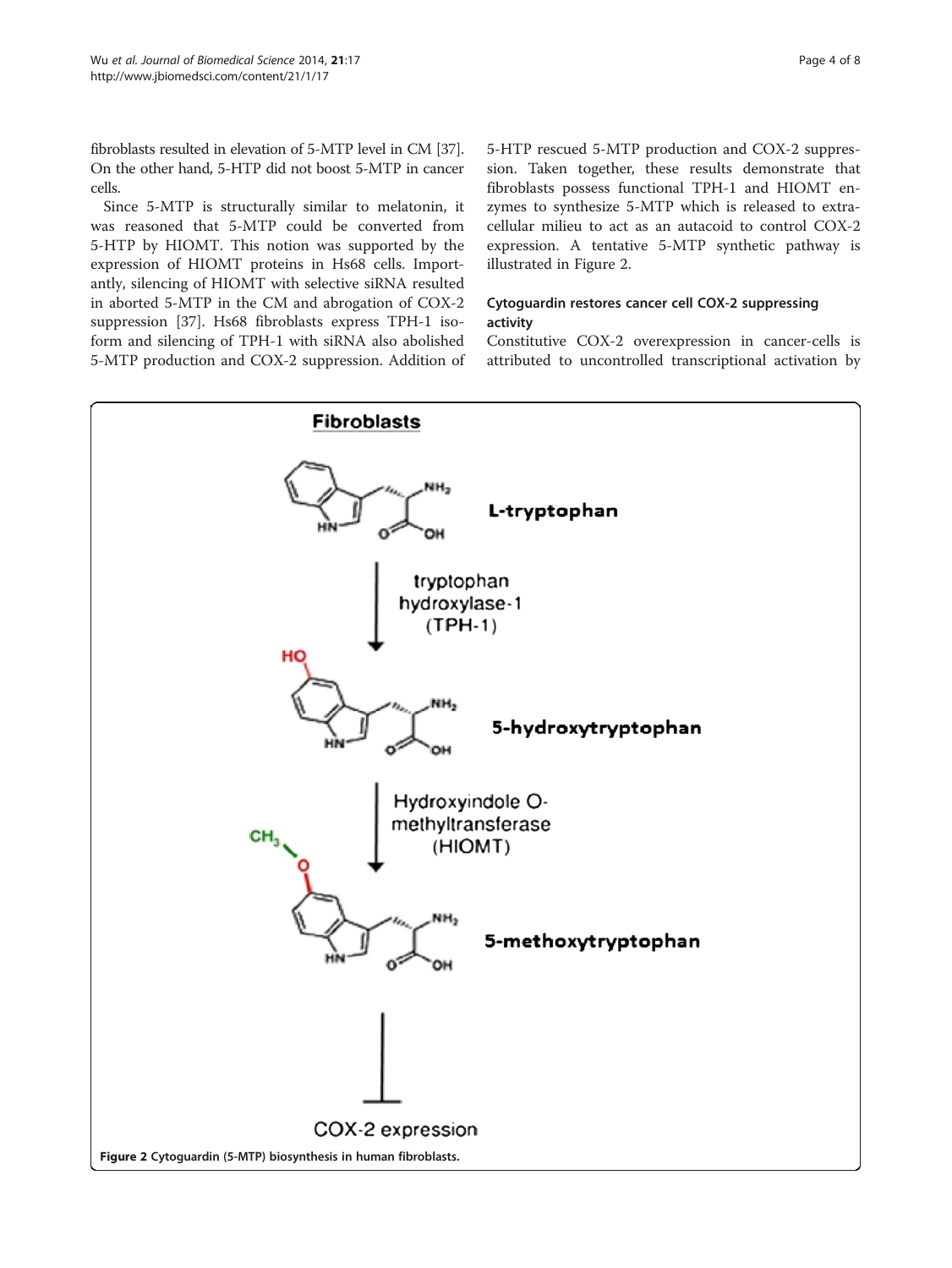growth factors and cytokines. Since cancer cells fail to release cytoguardin, defective 5-MTP production may contribute to COX-2 overexpression. In this case, CM from fibroblasts should be able to suppress cancer COX-2 expression. This was proved by co-cultures of Hs68 with A549 cells in a Boyden Chamber. Hs68 at sufficient cell numbers were effective in suppressing A549 COX-2 expression. Direct incubation of A549 cells with Hs68 fibroblast CM exerted comparable dose-dependent effect. 5-MTP exerted a concentration-dependent inhibition of A549 COX-2 expression. 5-MTP at 10 μM significantly suppresses COX-2 expression and maximally inhibits COX-2 expression at 50–100 μM [\[37\]](#page-7-0).

# 5-MTP inhibits cancer cell migration/invasion and cancer growth and metastasis

Since COX-2 overexpression promotes cancer cell proliferation and migration, it was stipulated that 5-MTP, through its suppression of COX-2 expression is capable of blocking cancer growth and metastasis. Indeed, addition of 5-MTP to the cultured medium of A549 cells resulted in reduction of A549 migration as analyzed in a transwell assay [[37](#page-7-0)]. Furthermore, 5-MTP inhibited A549 invasion through matrigel in the transwell assay [[37\]](#page-7-0). Concentrations of 5-MTP required for inhibition of migration were corresponding to those needed to inhibit invasion which were correlated with COX-2 suppression [[37\]](#page-7-0). Thus, it is likely that 5-MTP inhibits cancer cell migration and invasion through blocking COX-2 transcriptional activation.

5-MTP possesses anti-cancer effects in vivo. Intraperitoneal injection of 5-MTP into a murine A549 xenograft tumor model resulted in a time-dependent reduction of cancer growth. Tumor volume at 7 weeks after 5-MTP administration was ~50% of that of vehicle control. 5-MTP also significantly reduced metastatic lung nodules [[37\]](#page-7-0). These results support the notion that 5-MTP suppresses cancer growth and metastasis through inhibition of COX-2 overexpression.

# Control of COX-2 expression by other 5-HTP metabolites

A large number of 5-HTP metabolites have been identified, among which serotonin and melatonin are of physiological important. Serotonin is catabolized to form 5-hydroxyindole compounds notably 5-hydroxyindole acetic acid, and 5-hydroxytryptophol. It is interesting to note that except for 5-HTP, none of the 5-hydroxyindole catabolites of serotonin is active in suppressing COX-2 expression [[37](#page-7-0)]. Serotonin also does not possess COX-2 suppressing action at concentrations up to 1 mM [\[40](#page-7-0)]. By contrtast, 5-methoxyindole metabolite such as melatonin inhibits COX-2 expression at millimolar concentrations. These results suggest that the 5-methoxyindole moiety is important in controlling COX-2 expression.

# Melatonin suppresses COX-2 expression

Melatonin is produced primarily in pineal gland by pinealocytes, and is involved in regulating sleep and other biological activities associated with circadian rhythm [[41\]](#page-7-0). Interestingly, several studies have reported that melatonin possesses COX-2 suppressing actions. Melatonin at supra-pharmacological concentrations ( $\geq 1$  mM) was reported to inhibit proinflammatory mediatorinduced COX-2 expression at the transcriptional level [[40,42\]](#page-7-0). Melatonin was also reported to control COX-2 expression in colitis in a rat model [\[43](#page-7-0)]. As the blood melatonin concentrations are generally less than 1nM, the physiological role that melatonin plays in controlling COX-2 and COX-2 mediated pathophysiological processes is questionable. However, recent studies report that macrophages produce melatonin in response to stimulation by LPS, cytokines and PMA [[44\]](#page-7-0) and it was suggested that tissue injuries such as ischemiareperfusion injury stimulates inflammatory cells to generate abundant melatonin [\[45](#page-7-0)]. As the local melatonin concentration has not been determined, it remains to be investigated whether melatonin may be a functionally important local hormone to defend against excessive inflammation and tissue damage.

Melatonin is catabolically converted to indole compounds via three major pathways: (1) degradation by cytochrome p450s i.e. CYP1A2, CYP1A1 and CYP1B1 to 6-hydroxy-melatonin which is further converted to 6-sulfatoxy-melatonin by a sulfotransferase; (2) conversion to  $N^1$  acetyl- $N^2$  formyl 5- methoxykynuramine (AFMK) by myeloperoxidase or indoleamine 2, 3 dioxygenase (IDO) which is further converted to  $N^1$  acetyl-5-methoxykynuramine (AMK) by formamidases; (3) Deacetylation to form 5-methoxytryptamine (5-MT) [[46](#page-7-0)] (Figure [3\)](#page-5-0). Two of the 5-methoxyindole metabolites, i.e. AFMK and AMK were reported to inhibit COX-2 expression in macrophages [\[42](#page-7-0)].

The inhibitory effects of melatonin on cancer cell proliferation have been extensively investigated. Melatonin reduces proliferation of several types of cancer cells, notably MCF7 breast cancer cells. Early reports indicate that melatonin at the physiological concentration (<1 nM) inhibited MCF-1 cell proliferation [[47\]](#page-7-0). However, subsequent studies failed to confirm suppression of MCF-1 proliferation by melatonin at the low concentrations. Others have reported the inhibition of MCF-7 proliferation by melatonin at millimolar concentrations [\[48\]](#page-7-0). The reasons for the discrepancy are unclear but could be attributed to variations in experimental conditions and variations of MCF-7 cells [\[49](#page-7-0)]. Melatonin at ≥1 mM inhibits MDA-MB-361 cancer cell proliferation and induces apoptosis which is correlated with suppression of COX-2 expression and PGE2 production [[50\]](#page-7-0).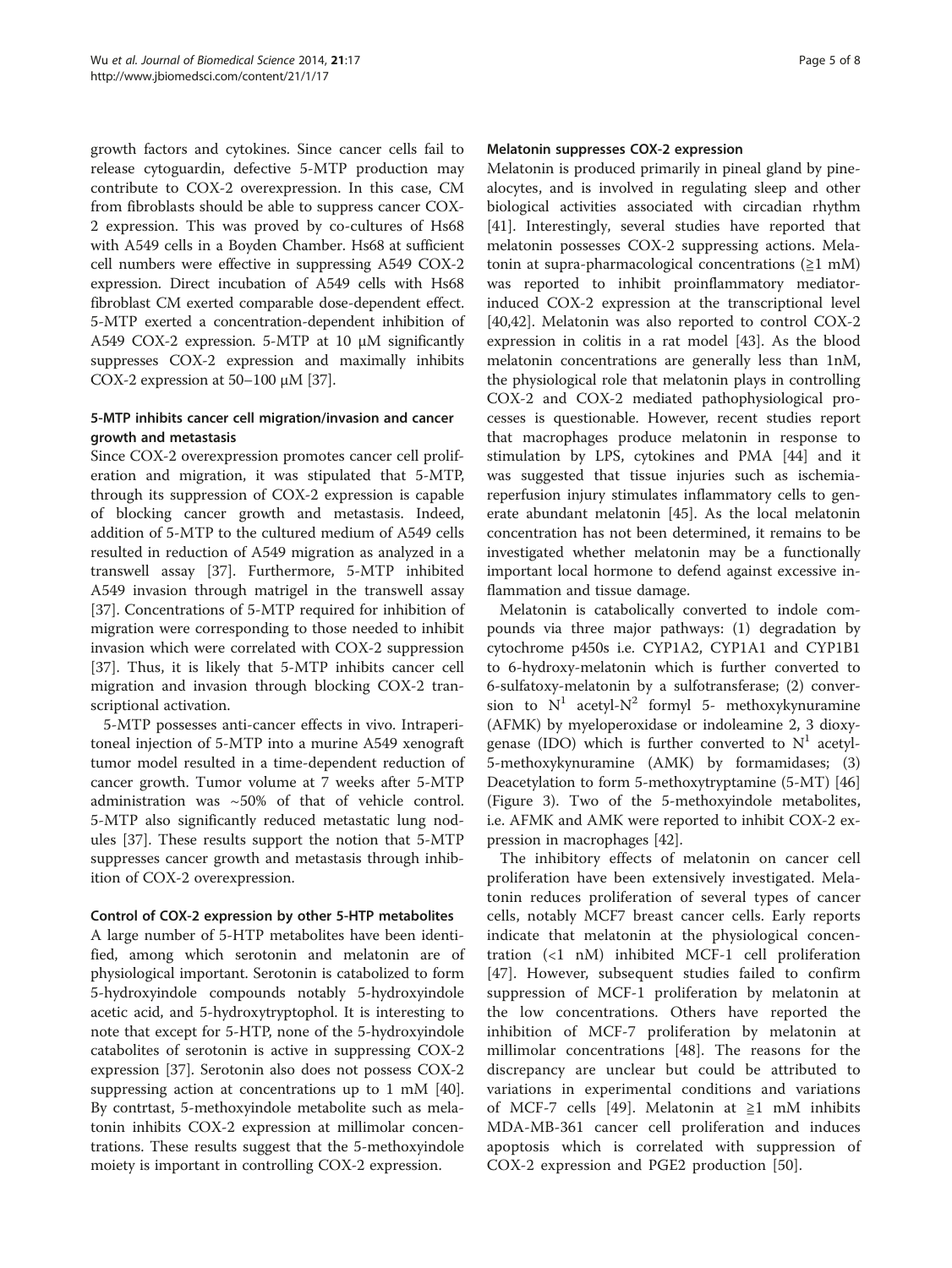<span id="page-5-0"></span>

The effect of melatonin on cancer growth has also been evaluated in animal models and the results are inconsistent [[51](#page-7-0)]. Variations in the in vivo data, like those in the in vitro cell studies are influenced by melatonin dosing. Furthermore, melatonin in circulation is rapidly degraded into several catabolites some of which may possess oncostatic activity. Length of treatment may be another confounding factor influencing the effect of melatonin.

# Therapeutic potentials of 5-methoxyindole metabolites

5-methoxyindole compounds, notably cytoguardin (5-MTP) and melatonin have potentials as a therapeutic agent for inflammatory disorders and as a cancer chemopreventive agent. As these compounds are endogenously produced, they have the advantage of having predictable adverse effects as long as they are not too excessive. They are different from the selective COX-2 inhibitors in that they only block COX-2 overexpression induced by proinflammatory mediators and mitogenic factors. As they do not inhibit the basal vascular endothelial cell COX-2, as COX-2 inhibitors do, they will avoid the cardiovascular complications of selective COX-2 inhibitors [[52](#page-7-0)].

A number of clinical trials have been carried out to evaluate the efficacy of melatonin in treating cancer. The results are inconsistent, which may be attributed to small patient numbers and variable dosing. Interestingly,

meta-analysis of 21 clinical trials revealed a beneficial effect of melatonin on one-year survival and tumor response. Furthermore, it reduces the serious adverse effects of concomitant chemotherapy [[53\]](#page-7-0). Large randomized control trials are needed to validate the efficacy of melatonin in treating human cancers.

An attractive idea is emerging regarding the use of melatonin as an adjuvant to enhance the efficacy of conventional cancer chemotherapy or biotherapy [[53](#page-7-0)]. This idea has not been supported by solid clinical trials results and will require further investigation.

Cytoguardin is a promising lead compound for therapy of a broad spectrum of inflammation-related diseases including cancer chemoprevention. A major advantage is that the effective concentrations of 5-MTP for control of cancer growth and metastasis in vitro and in vivo are in line with the normal human serum concentrations (unpublished data).

L-tryptophan, in addition to being an essential amino acid for protein synthesis, serves as an important precursor molecule for production of active metabolites involved in regulation of immunity, inflammation, neurotransmission and circadian rhythm. Those biologically active metabolites are produced via two major pathways: (1) indoleamine 2, 3 dioxygenase (IDO) pathway which generates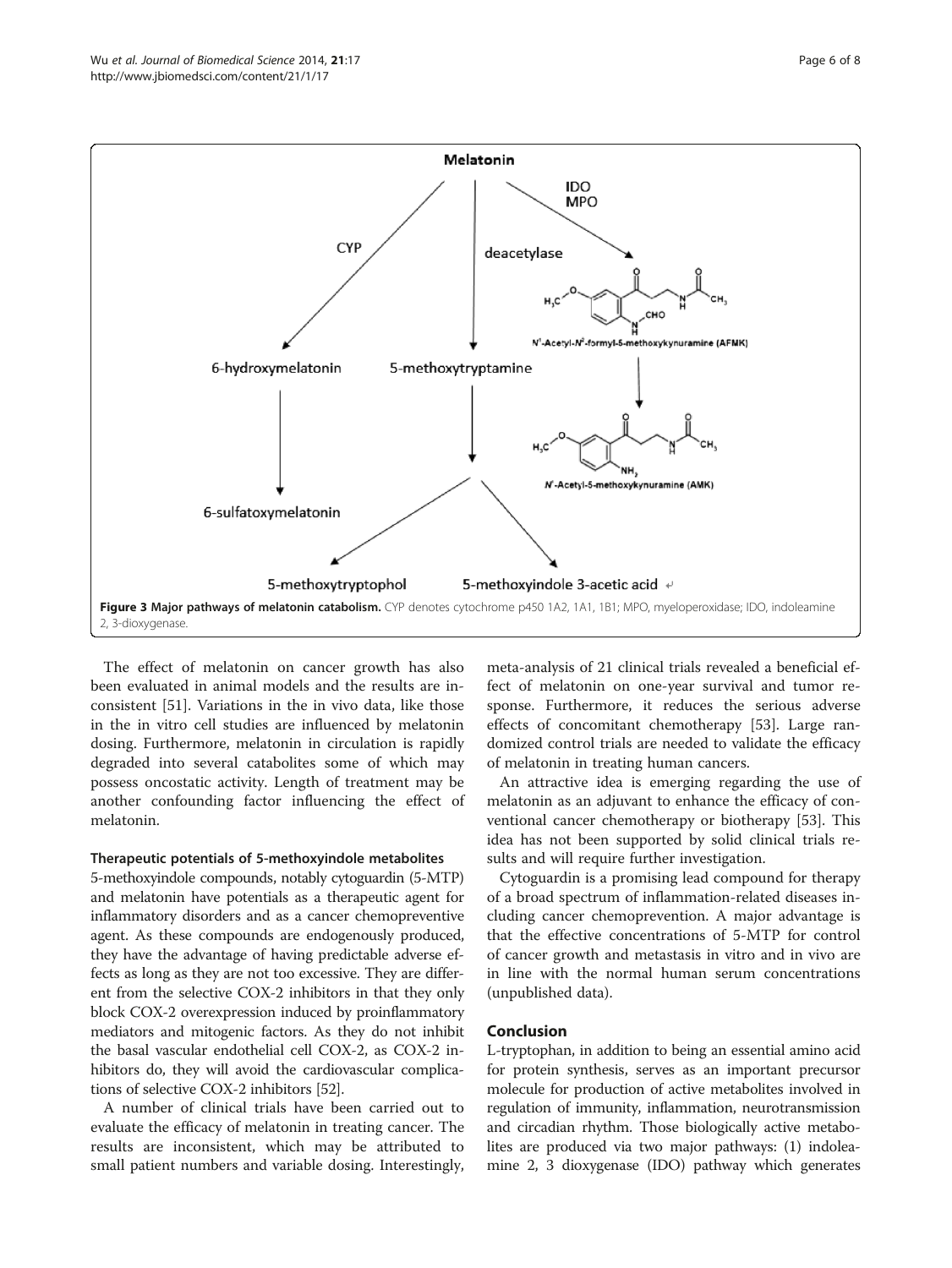<span id="page-6-0"></span>kynurenines, and (2) tryptophan hydroxylase (TPH) pathway which was originally thought to produce neurotransmitters and neural function modulators notably serotonin and melatonin. Discovery of 5-MTP pathway adds a new dimension to the functional diversity of tryptophan and complexity of tryptophan metabolism.

The TPH pathway generates a series of 5-methoxyindole metabolites whose synthetic and catabolic pathways are not fully understood. Take 5-MTP as an example, the synthetic pathway may not have been completely uncovered. There may be intermediary steps to be further discovered. It is of interests to note that 5-MTP synthesis shares with melatonin synthesis common enzymatic steps, i.e. TPH and HIOMT. However, a striking difference between 5-MTP and melatonin biosynthesis is the decarboxylation step which is required for melatonin but not for 5-MTP production. Metabolomics analysis of fibroblast CM detects only 5-methoxyindole derivatives of 5-MTP but not melatonin or its catabolites. The results imply that 5-MTP vs. melatonin production is cell type-specific. Pineal, retinal and enteroendocrine cells are equipped with enzymes to produce melatonin while peripheral nonneural cells such as fibroblasts and vascular cells are endowed with enzymes to catalyze the formation of cytoguardin. Melatonin and its metabolites are primarily involved in regulating brain functions whereas cytoguardin and its metabolites control inflammatory responses and tumorigenesis.

Melatonin was reported to inhibit p300 HAT and NF-κB activation induced by proinflammatory mediators [\[40,50](#page-7-0)]. Unpublished data reveal that 5-MTP inhibits p300 HAT activation at concentrations comparable to its inhibition of COX-2 expression. These results suggest that 5-methoxyindole metabolites target at least in part p300 HAT activation and NF-κB and consequently blocks the transactivation of not only COX-2 but also inducible nitric oxide synthase [[40,43\]](#page-7-0) and proinflammatory cytokines.

5-methoxyindole metabolites of L-tryptophan encompass a novel class of endogenously produced compounds to modulate the inflammatory response to environmental insults and control neoplastic growth and cancer metastasis. A critical issue regarding the physiological role of 5-methoxyindole metabolites, notably 5-MTP is whether under pathophysiological conditions, 5-MTP is produced in sufficient concentrations to combat excessive inflammatory reactions and tumorigenesis. Relevant to this issue is whether 5-MTP acts as a circulating hormone or as a local autacoid. Additional work is needed to resolve this issue. On the other hand, there seems little doubt that 5-MTP has a great potential to be considered as a candidate drug or as a lead compound for synthesizing new agents to treat or prevent diverse human inflammatory disorders and cancers.

### Competing interests

The authors declare that they have no competing interests.

### Authors' contributions

KKW drafted, revised and approved the final version of the review article; HHC drafted and approved the final version; TCC drafted and approved the final version. All authors read and approved the final manuscript.

### Authors' information

Dr. Kenneth K. Wu is distinguished professor and Director, Metabolomic Medicine Research Center, China Medical University and Hospital, Taichung Taiwan, and holds JD Ho Endowed Chair, National Tsing Hua University, Hsin-Chu, Taiwan. Dr. Huei-Hsuan Cheng and Dr. Tzu-Ching Chang are assistant professor, Graduate Institute of Clinical Medicine Science, China Medical University.

### Acknowledgements

This Work was supported in part by grants from National Science Council Excellent Team program grant (NSC 102-2321-B-039-009) and Stem Cell Frontier program grant (NSC 102-2321-B-400-012). The authors thank Ms. Jenna Chou for helping prepare the manuscript.

### Author details

<sup>1</sup>Metabolomic Medicine Research Center, and Graduate Institutes of Basic and Clinical Medicine Science, China Medical University and Hospital, Taichung, Taiwan. <sup>2</sup>National Health Research Institutes, Zhunan, Taiwan.<br><sup>3</sup>National Tsing Hua University, Hsin-Chu, Taiwan. <sup>3</sup>National Tsing Hua University, Hsin-Chu, Taiwan.

### Received: 21 January 2014 Accepted: 19 February 2014 Published: 3 March 2014

### References

- 1. Wu KK: Inducible cyclooxygenase and nitric oxide synthase. Adv Pharmacol 1995, 33:179–207.
- 2. Smith WL, DeWitt DL, Garavito RM: Cyclooxygenases: structural, cellular, and molecular biology. Annu Rev Biochem 2000, 69:145–182.
- 3. Hänsch GM, Seitz M, Martinotti G, Betz M, Rauterberg EW, Gemsa D: Macrophages release arachidonic acid, prostaglandin E2, and thromboxane in response to late complement componenets. *J Immunol* 1984, 133:2145–2150.
- 4. Zalewski A, Shi Y: Vascular myofibroblasts. Lessons from coronary repair and remodeling. Arterioscler Thromb Vasc Biol 1997, 17:417–422.
- 5. Zucali JR, Dinarello CA, Oblon DJ, Gross MA, Anderson L, Weiner RS: Interleukin 1 stimulates fibroblasts to produce granulocyte-macrophage colony-stimulating activity and prostaglandin E2. J Clin Invest 1986, 77:1857–1863.
- 6. Dayer JM, Beutler B, Cerami A: Cachectin/tumor necrosis factor stimulates collagenase and prostaglandin E2 production by human synovial cells and dermal fibroblasts. J Exp Med 1985, 162:2163-2168.
- 7. Schroer K, Zhu Y, Saunders MA, Deng WG, Xu XM, Meyer-Kirchrath J, Wu KK: Obligatory role of cyclic adenosine monophosphate response element in cyclooxygenase-2 promoter induction and feedback regulation by inflammatory mediators. Circulation 2002, 105:2760–2765.
- 8. Zhu Y, Saunders MA, Yeh H, Deng WG, Wu KK: Dynamic regulation of cyclooxygenase-2 promoter activity by isoforms of CCAAT/enhancerbinding proteins. J Biol Chem 2002, 277:6923–6928.
- 9. Deng WG, Zhu Y, Wu KK: Up-regulation of p300 binding and p50 acetylation in tumor necrosis factor-alpha-induced cyclooxygenase-2 promoter activation. J Biol Chem 2003, 278:4770–4777.
- 10. Deng WG, Zhu Y, Wu KK: Role of p300 and PCAF in regulating cyclooxygenase-2 promoter activation by inflammatory mediators. Blood 2004, 103:2135–2142.
- 11. Deng WG, Wu KK: Regulation of inducible nitric oxide synthase expression by p300 and p50 acetylation. J Immunol 2003, 171:6581-6588.
- 12. Shikama N, Lyon J, La Thange NB: The p300/CBP family: integrating signals with transcription factors and chromatin. Trends Cell Biol 1997, 7:203–236.
- 13. Hochberg MC: COX-2 selective inhibitors in the treatment of arthritis: a rheumatologist perspective. Curr Top Med Chem 2005, 5:443–448.
- 14. Lipsky PE: Specific COX-2 inhibitors in arthritis, oncology, and beyond: where is the science headed? J Rheumatol Suppl 1999, 56:25-30.